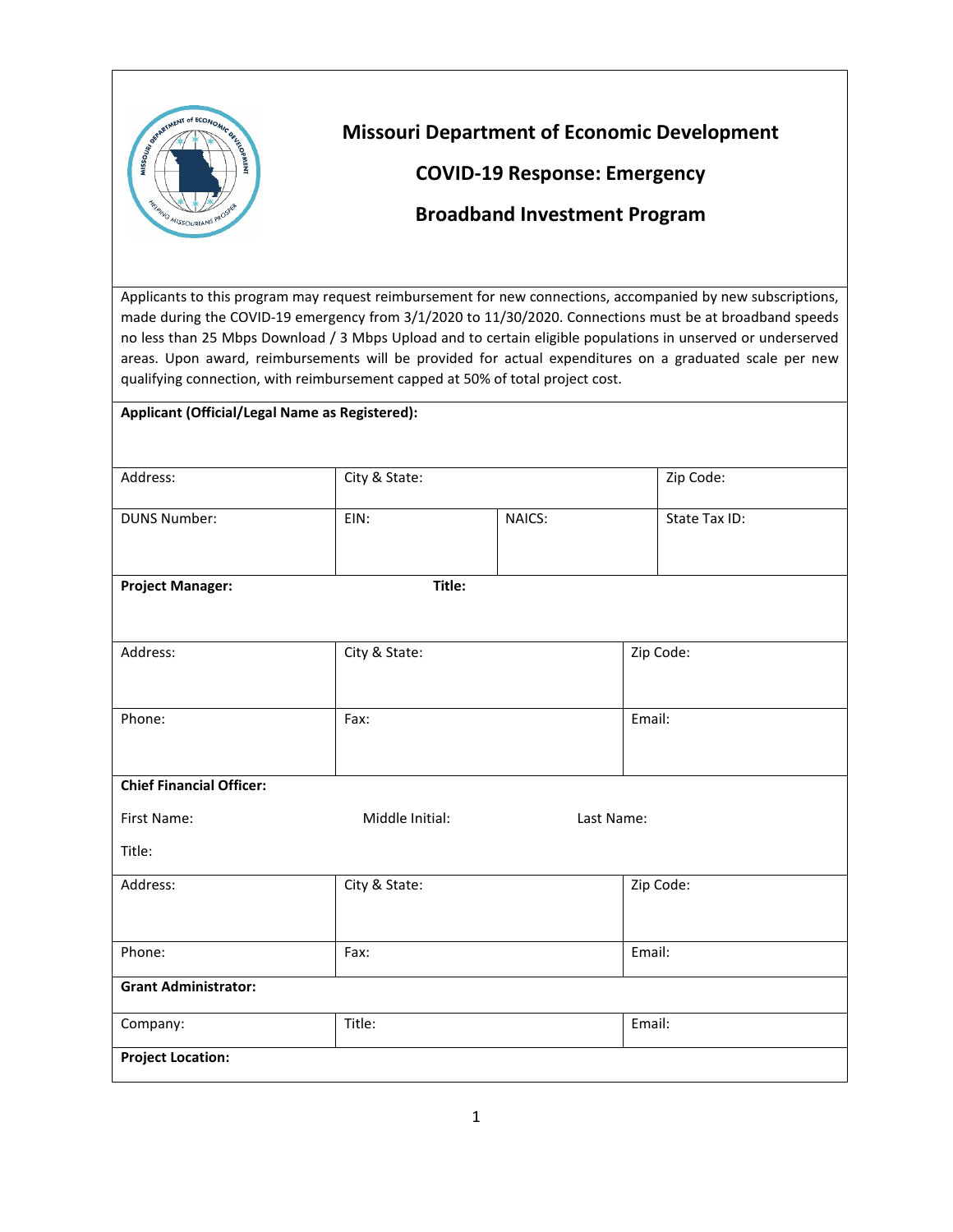| County:                                                                                                                                                                                                                            | Community:                                                                                               |                      | Area/Neighborhood (name or<br>describe):                       |  |  |  |
|------------------------------------------------------------------------------------------------------------------------------------------------------------------------------------------------------------------------------------|----------------------------------------------------------------------------------------------------------|----------------------|----------------------------------------------------------------|--|--|--|
| Mark your organization's eligibility and attach the supporting documentation. Choose only one.<br>Corporation, or affiliate, registered in Missouri<br>Rural electric cooperative (or broadband affiliate)                         |                                                                                                          |                      |                                                                |  |  |  |
| organized under chapter 394 RSMo<br>Incorporated business or partnership                                                                                                                                                           |                                                                                                          |                      |                                                                |  |  |  |
| Nonprofit organization registered in Missouri<br>Limited liability company registered in Missouri                                                                                                                                  |                                                                                                          |                      |                                                                |  |  |  |
| <b>Political Subdivision</b>                                                                                                                                                                                                       |                                                                                                          |                      |                                                                |  |  |  |
| <b>Broadband Technology Deployed or to be Deployed:</b><br>Fiber Deployment<br><b>Fixed Wireless Deployment</b><br>Hybrid Deployment - please describe in<br>Cable Deployment<br><b>Executive Summary</b><br><b>DSL Deployment</b> |                                                                                                          |                      |                                                                |  |  |  |
| Broadband Speed Deployed (must be a minimum of 25 Mbps / 3 Mbps, as defined by the State of Missouri.)                                                                                                                             |                                                                                                          |                      |                                                                |  |  |  |
| Download Speed:                                                                                                                                                                                                                    |                                                                                                          | <b>Upload Speed:</b> |                                                                |  |  |  |
| Connections (including Subscriptions) Prior to Grant Application Period - 03/01/2020 - 09/16/2020                                                                                                                                  |                                                                                                          |                      |                                                                |  |  |  |
| # of Connections to Vulnerable<br>Households: __________                                                                                                                                                                           | # of Connections to Households w/<br>Students: ________                                                  |                      | # of Connections to Households w/<br>Telework Needs: _________ |  |  |  |
| <b>Total Connections made:</b>                                                                                                                                                                                                     | Breakdown of connections<br>(must equal total):<br>Unserved<br>Underserved                               |                      |                                                                |  |  |  |
| Projected Connections (including Subscriptions) to be Constructed<br>during State of Emergency: 09/17/2020 - 11/30/2020                                                                                                            |                                                                                                          |                      |                                                                |  |  |  |
| # of Connections to Vulnerable<br>Households: _________                                                                                                                                                                            | # of Connections to Households w/<br>Students: _________                                                 |                      | # of Connections to Households w/<br>Telework Needs: ________  |  |  |  |
| Non-qualified connections:                                                                                                                                                                                                         | <b>Projected Connections:</b><br>(Vulnerable + Students + Telework +<br>Non-qualified = Total Projected) |                      | Breakdown of connections<br>(must equal total):                |  |  |  |
|                                                                                                                                                                                                                                    |                                                                                                          |                      | Unserved<br>Underserved                                        |  |  |  |
| <b>Connections Completed</b>                                                                                                                                                                                                       | <b>Projected Connections</b>                                                                             |                      | <b>TOTAL</b> (Completed + Projected)                           |  |  |  |
|                                                                                                                                                                                                                                    |                                                                                                          |                      |                                                                |  |  |  |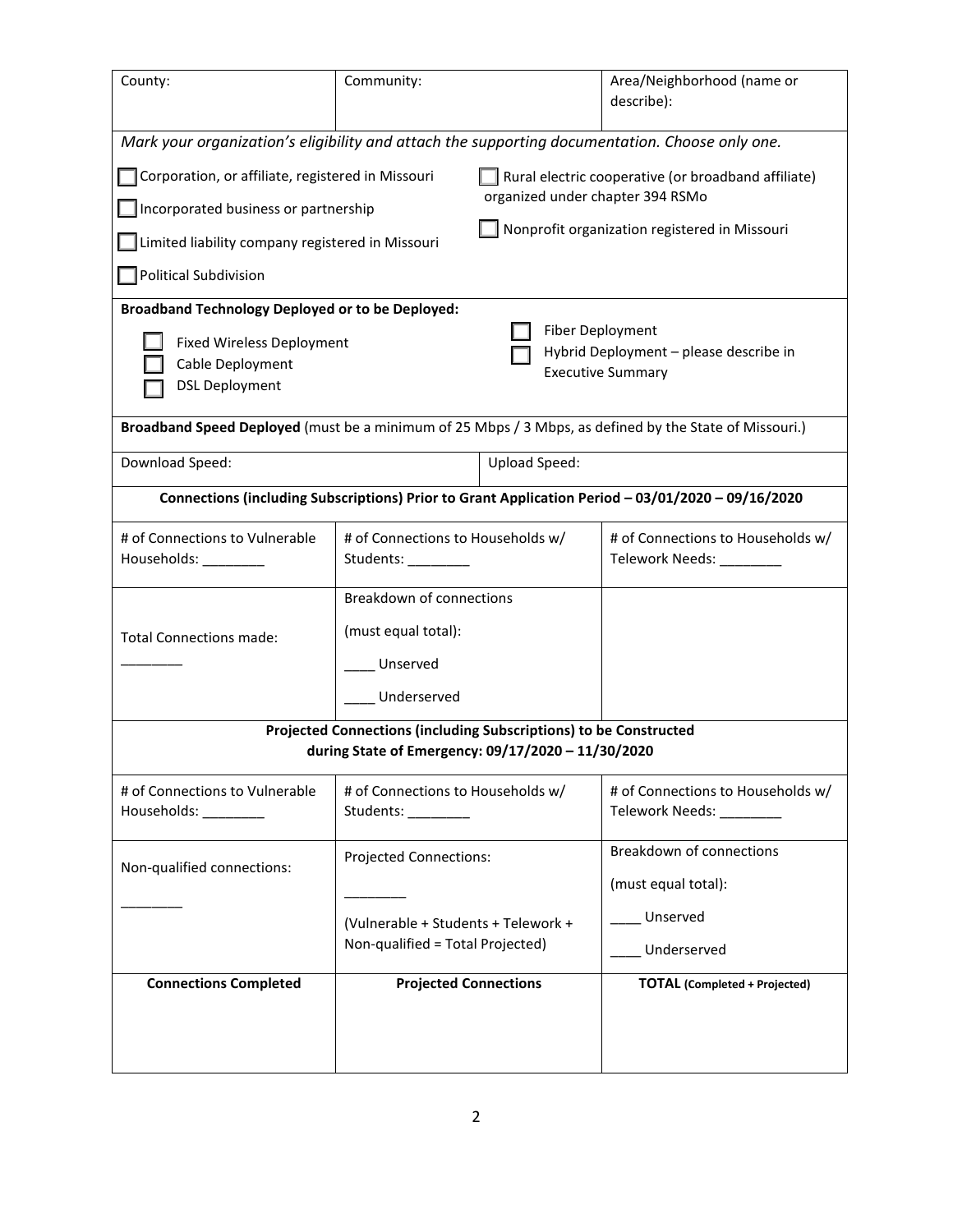| <b>Project Duration:</b>                                                                                                                                                                                                        |                                                                                                                 |                                                                                                              |                                        |  |  |  |
|---------------------------------------------------------------------------------------------------------------------------------------------------------------------------------------------------------------------------------|-----------------------------------------------------------------------------------------------------------------|--------------------------------------------------------------------------------------------------------------|----------------------------------------|--|--|--|
|                                                                                                                                                                                                                                 | End Date: 11/30/2020<br>Start Date: ______________________                                                      |                                                                                                              |                                        |  |  |  |
|                                                                                                                                                                                                                                 |                                                                                                                 |                                                                                                              |                                        |  |  |  |
| Have all required municipal/city/township/county/state approvals necessary for this project to begin<br>construction immediately been secured? (e.g. area planning/commission/zoning authority/road                             |                                                                                                                 |                                                                                                              |                                        |  |  |  |
| authority/railroad crossing)                                                                                                                                                                                                    |                                                                                                                 |                                                                                                              |                                        |  |  |  |
|                                                                                                                                                                                                                                 | Yes Please denote on the project work plan                                                                      |                                                                                                              |                                        |  |  |  |
| No If no, please explain:                                                                                                                                                                                                       |                                                                                                                 |                                                                                                              |                                        |  |  |  |
|                                                                                                                                                                                                                                 |                                                                                                                 |                                                                                                              |                                        |  |  |  |
|                                                                                                                                                                                                                                 |                                                                                                                 | Have all environmental review requirements necessary for this project to begin construction been identified? |                                        |  |  |  |
| N/A<br>Yes Please Identify:                                                                                                                                                                                                     |                                                                                                                 |                                                                                                              |                                        |  |  |  |
|                                                                                                                                                                                                                                 |                                                                                                                 |                                                                                                              |                                        |  |  |  |
| No If no, please explain:                                                                                                                                                                                                       |                                                                                                                 |                                                                                                              |                                        |  |  |  |
|                                                                                                                                                                                                                                 |                                                                                                                 |                                                                                                              |                                        |  |  |  |
|                                                                                                                                                                                                                                 |                                                                                                                 |                                                                                                              |                                        |  |  |  |
| archeological resources?                                                                                                                                                                                                        | Due to its location, will the proposed project potentially impact local/state/federal historic architectural or |                                                                                                              |                                        |  |  |  |
| No                                                                                                                                                                                                                              |                                                                                                                 |                                                                                                              |                                        |  |  |  |
| Yes If yes, please explain:                                                                                                                                                                                                     |                                                                                                                 |                                                                                                              |                                        |  |  |  |
|                                                                                                                                                                                                                                 |                                                                                                                 |                                                                                                              |                                        |  |  |  |
| Company Financials Overview: The following ratios should reflect the prior three fiscal years. Applicant must                                                                                                                   |                                                                                                                 |                                                                                                              |                                        |  |  |  |
| submit most recent quarter and last fiscal year financials for review. Upon project audit (if selected), the<br>provided ratios must coincide with company financials. The following information is considered confidential and |                                                                                                                 |                                                                                                              |                                        |  |  |  |
| will be redacted if applications are requested.                                                                                                                                                                                 |                                                                                                                 |                                                                                                              |                                        |  |  |  |
| Most Recent Fiscal Year Ending (Month/Day/Year):                                                                                                                                                                                |                                                                                                                 |                                                                                                              |                                        |  |  |  |
| Quick Ratio                                                                                                                                                                                                                     | <b>Current Ratio</b>                                                                                            | Debt to Equity Ratio                                                                                         | Debt Ratio                             |  |  |  |
| (Liquid Assets / Current<br>Liabilities):                                                                                                                                                                                       | (Current Assets / Current<br>Liabilities):                                                                      | (Total Liabilities /<br>Shareholders Equity):                                                                | (Total Liabilities / Total<br>Assets): |  |  |  |
|                                                                                                                                                                                                                                 |                                                                                                                 |                                                                                                              |                                        |  |  |  |
|                                                                                                                                                                                                                                 |                                                                                                                 |                                                                                                              |                                        |  |  |  |
|                                                                                                                                                                                                                                 |                                                                                                                 |                                                                                                              |                                        |  |  |  |
| Fiscal Year Ending (Month/Day/Year):                                                                                                                                                                                            |                                                                                                                 |                                                                                                              |                                        |  |  |  |
|                                                                                                                                                                                                                                 |                                                                                                                 |                                                                                                              |                                        |  |  |  |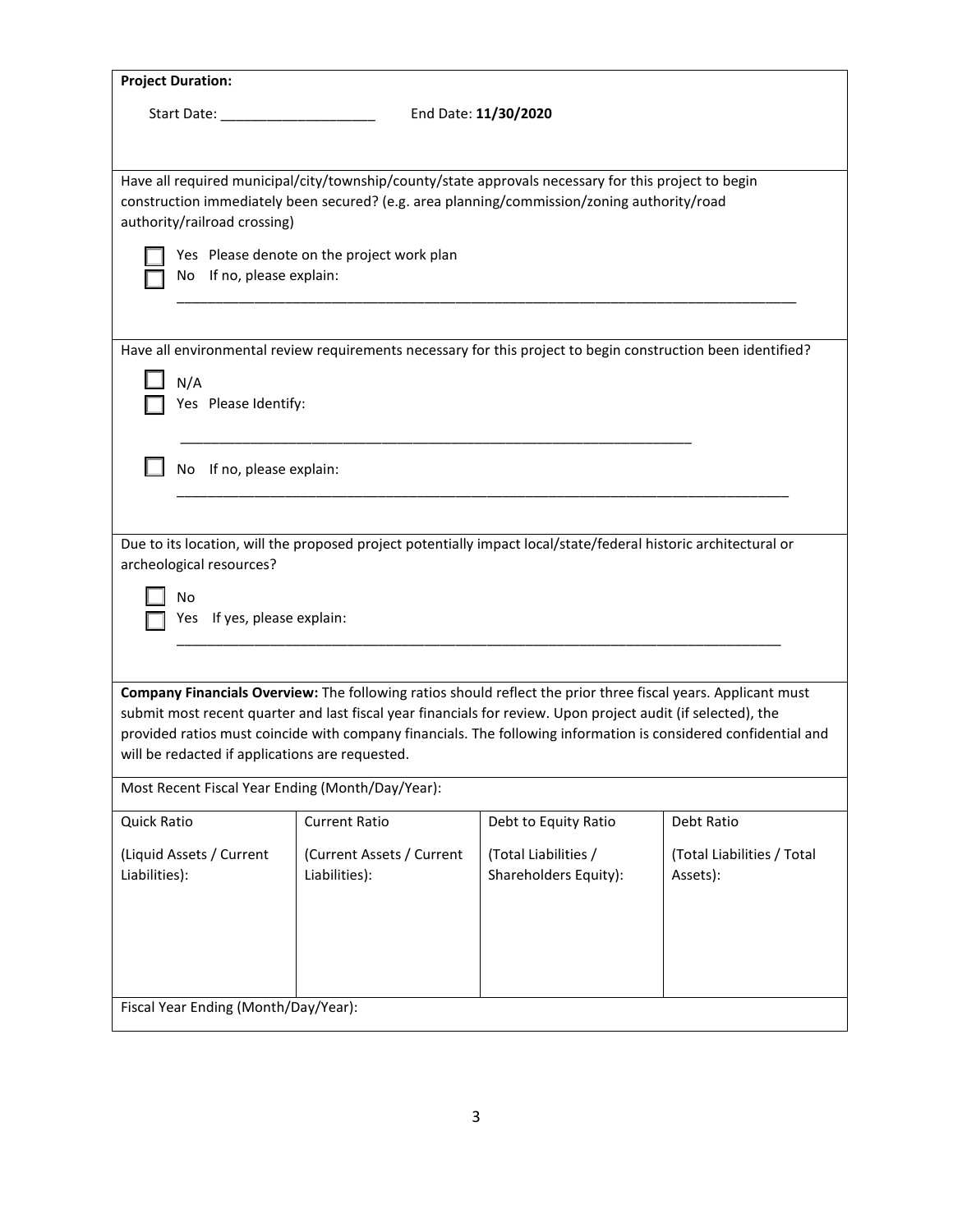| Quick Ratio                                                                                                                                                             | <b>Current Ratio</b>      | Debt to Equity Ratio                                                | Debt Ratio                 |  |
|-------------------------------------------------------------------------------------------------------------------------------------------------------------------------|---------------------------|---------------------------------------------------------------------|----------------------------|--|
| (Liquid Assets / Current                                                                                                                                                | (Current Assets / Current | (Total Liabilities /                                                | (Total Liabilities / Total |  |
| Liabilities):                                                                                                                                                           | Liabilities):             | Shareholders Equity):                                               | Assets):                   |  |
|                                                                                                                                                                         |                           |                                                                     |                            |  |
|                                                                                                                                                                         |                           |                                                                     |                            |  |
|                                                                                                                                                                         |                           |                                                                     |                            |  |
| Fiscal Year Ending (Month/Day/Year):                                                                                                                                    |                           |                                                                     |                            |  |
| <b>Quick Ratio</b>                                                                                                                                                      | <b>Current Ratio</b>      | Debt to Equity Ratio                                                | Debt Ratio                 |  |
| (Liquid Assets / Current                                                                                                                                                | (Current Assets / Current | (Total Liabilities /                                                | (Total Liabilities / Total |  |
| Liabilities):                                                                                                                                                           | Liabilities):             | Shareholders Equity):                                               | Assets):                   |  |
|                                                                                                                                                                         |                           |                                                                     |                            |  |
|                                                                                                                                                                         |                           |                                                                     |                            |  |
|                                                                                                                                                                         |                           |                                                                     |                            |  |
| Chief Financial Officer Authorization: /<br>$(name)$ , the $(title)$ of                                                                                                 |                           |                                                                     |                            |  |
|                                                                                                                                                                         |                           | (company), do hereby certify to the Missouri Department of Economic |                            |  |
| Development that the financial information provided within this application is true and accurate reflecting the                                                         |                           |                                                                     |                            |  |
| company's last fiscal year. I also certify the company has sufficient cash reserves or access to capital to fully<br>build-out the project defined in this application. |                           |                                                                     |                            |  |
|                                                                                                                                                                         |                           |                                                                     |                            |  |
| Signature:                                                                                                                                                              |                           | Date:                                                               |                            |  |
| Chief Executive Officer/General Manager: I ______________________(name), the                                                                                            |                           |                                                                     |                            |  |
|                                                                                                                                                                         |                           |                                                                     |                            |  |
| Department of Economic Development that the information in this application is correct and can be verified by                                                           |                           |                                                                     |                            |  |
| the records of the entity.                                                                                                                                              |                           |                                                                     |                            |  |
| Certifying Officer:                                                                                                                                                     |                           | Date:                                                               |                            |  |
| Please Print or Type Name:                                                                                                                                              |                           |                                                                     |                            |  |
| First Name:                                                                                                                                                             | Middle Initial:           | Last Name:                                                          |                            |  |
|                                                                                                                                                                         |                           |                                                                     |                            |  |

#### **Executive Summary**

Please provide a brief summary (250 words or less and suitable for dissemination to the public) of the proposed project. Include the name of the applicant organization, a description of the project area, and the type of broadband internet infrastructure that is proposed to be deployed (if proposing a hybrid of wireline and fixed wireless modalities, please indicate the percentage breakdown of each mode to be constructed by the grant).

#### **Budget**

Submit a comprehensive project budget for the project area as an attachment.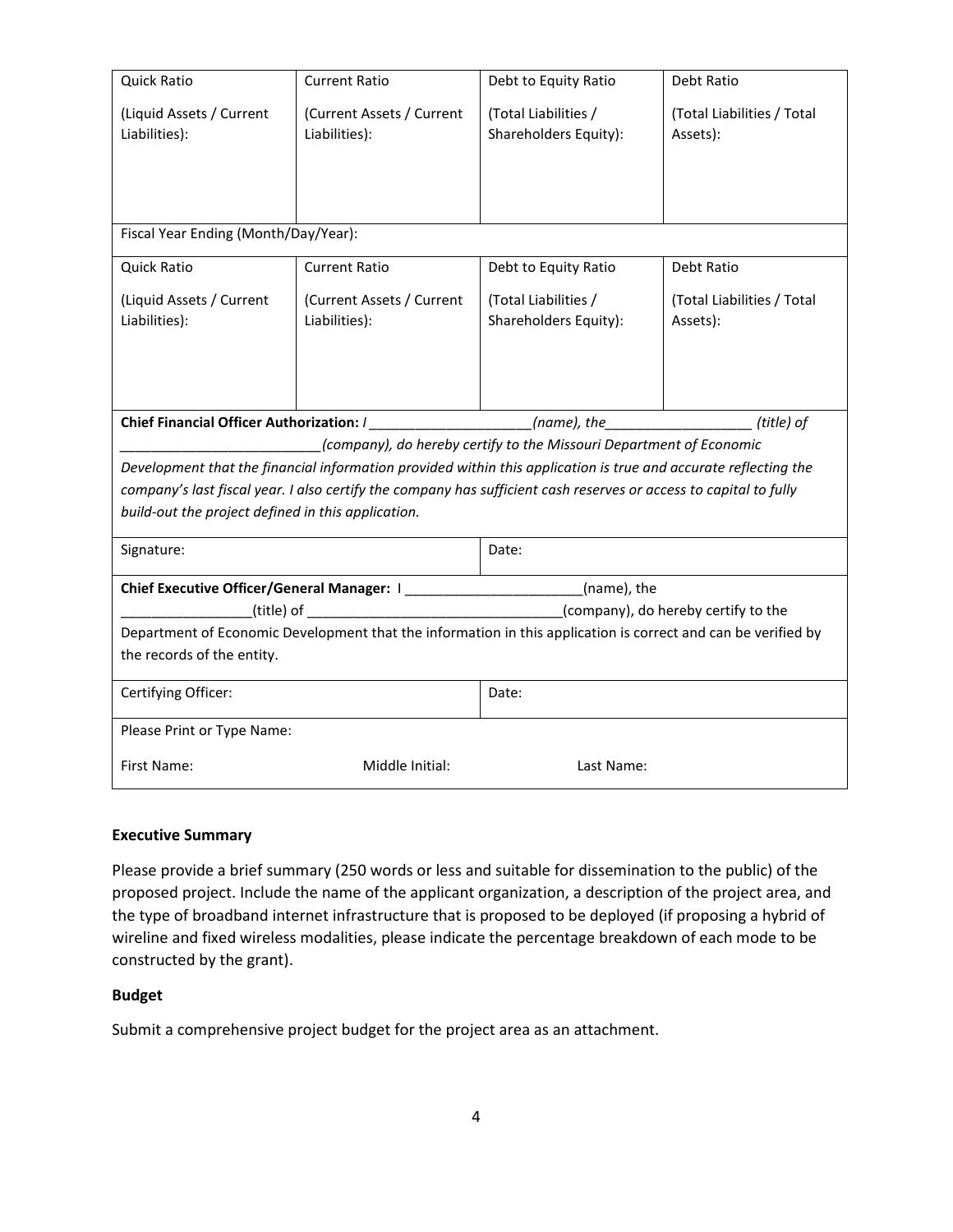### **Project Work Plan**

The project work plan should include a project schedule/timeline and activity milestones for each phase of the project. The work plan should incorporate all broadband infrastructure requirements, preconstruction requirements, project implementation, and marketing activities that align with the proposed project budget.

|--|

| <b>Project and/or Phase Title</b> |                                           |                                                             |
|-----------------------------------|-------------------------------------------|-------------------------------------------------------------|
| <b>Project Activity</b>           | <b>Timeline</b>                           | <b>Activity Milestone</b>                                   |
|                                   | (pre, during, post<br>construction dates) | (include estimated # of days to complete each<br>milestone) |
|                                   |                                           |                                                             |
|                                   |                                           |                                                             |
|                                   |                                           |                                                             |
|                                   |                                           |                                                             |
|                                   |                                           |                                                             |

\*Other work plan formats will be accepted, as long as document(s) are concise and easy to understand. Please include as an attachment if using a different format.

#### **Broadband Adoption Assistance**

Define and describe broadband adoption activities which could include, but are not limited to:

- A plan to actively promote the adoption of newly available broadband service to the community;
- Provision of technical support or training on how to connect correctly to the new broadband service;
- Digital literacy or online security trainings or events;
- Whether a low-income broadband assistance program will be offered.

#### **Required Attachments**

# *Attachments that are omitted or applications missing information will be deemed incomplete and will not be submitted to the review team for evaluation.*

- □ Eligibility documentation
	- o Articles of Incorporation, if applicable
	- $\circ$  501(c)(3) tax exempt letter, if applicable
	- $\circ$  [Certificate of Tax Clearance](https://dor.mo.gov/faq/business/taxclear.php)  Along with the application, applicants must submit a Certificate of Tax Clearance from the Missouri Department of Revenue (DOR) or evidence that a submission was made prior to the application deadline to obtain the Certificate from DOR.
- $\Box$  Company financials most recent quarter and last fiscal year